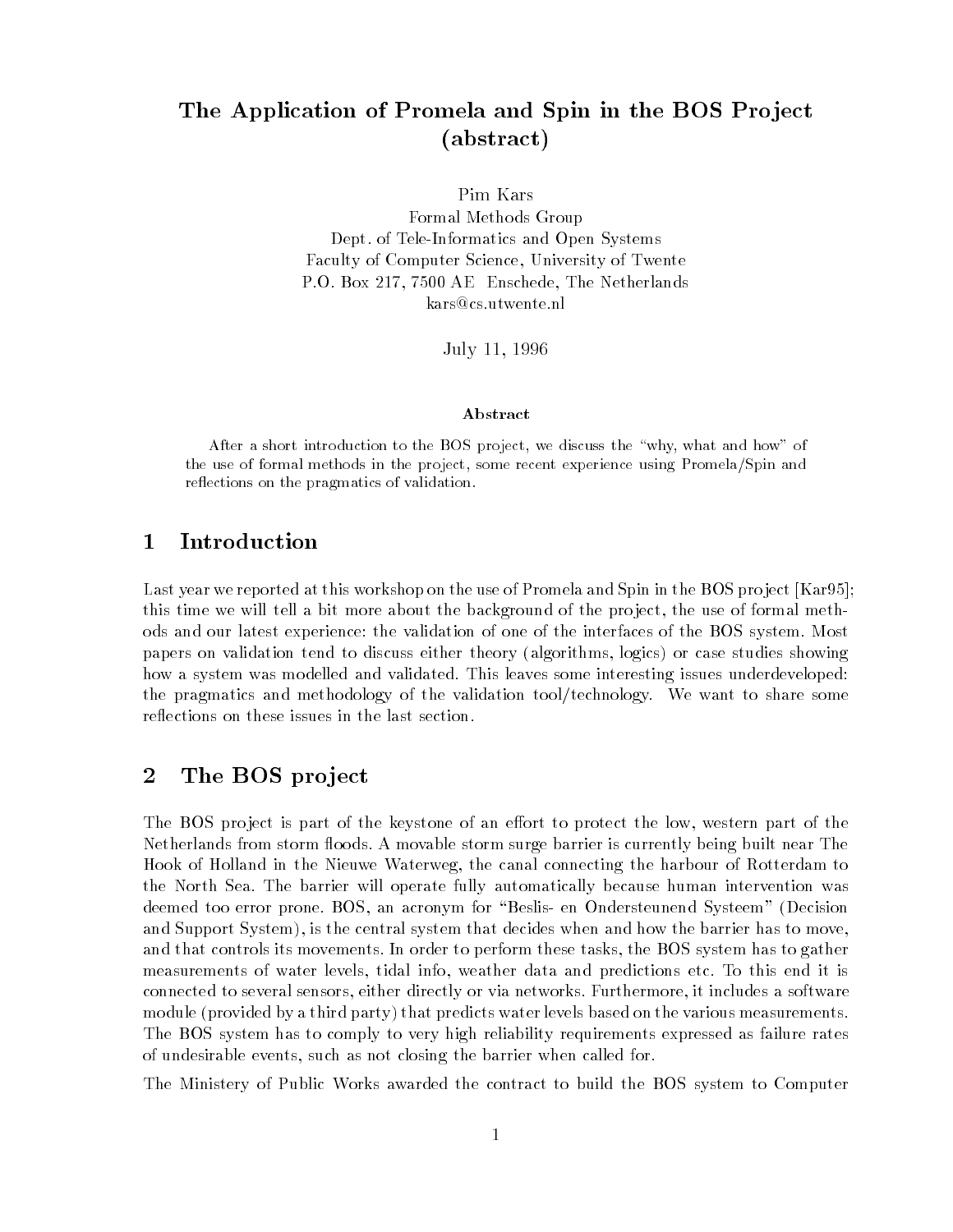Management Group (CMG). It was clear from the outset to pro ject management at CMG that extra measures were needed in this pro ject given the high reliability requirements. CMG decided that formal methods might be the answer, as is also highly recommended by the IEC 65A norm for highly reliable systems. So CMG set up a close collaboration with the Formal Methods Group at the University of Twente. The idea was to try to integrate formal methods in the design tra jectory using the experience and knowledge of both the pro ject team at CMG and our group. (As an aside, the use of \we" in this paper therefore generally includes both the BOS pro ject team at CMG and the Formal Methods group at the University of Twente.) This may be contrasted to an approach where for example validation tasks are performed off-line.

## 3 Formal methods in the BOS project

### 3.1Choice of methods

It has been said by many authors before: think about why, what and how you want to formalize. One should not be overambitious; it is not feasible in practice to formally specify a large system and, for example, use refinement techniques to get to an implementation. Another reason to be cautious about the goals you have with introducing/integrating formal methods into an existing design tra jectory, is that it is risky to introduce too many new techniques at one time into a pro ject.

Early on it was decided that our effort would concentrate on two tasks:

- formally specifying the design, primarily to avoid ambiguities and incompleteness,
- validating crucial parts of the design, in particular the interfaces with the outside world, to get more condence in the correctness of the mechanisms chosen in the design.

As to the choice of methods, for validation Promela/Spin was a natural choice: we already had some experience using Spin, it is able to handle large state spaces, and the language and tool are relatively easy to learn and use. The last factor was particularly important since the desire to integrate formal methods meant that engineers at CMG would do most of the actual work. The choice of a specification language for the design was harder. One of the limiting conditions was the ability to specify control as well as data aspects. No language that we had experience with completely fitted the bill. The solution was to use two languages: Promela (which already had to be learnt for the validation) for the control part and Z, embedded in Promela, for the data part.

As reported at last year's Spin Workshop, experience with Promela/Spin was positive. The use of Z turned out to be less simple than expected. More on this sub ject will be reported elsewhere; see also [Wij96].

#### 3.2Integration

Formal methods are only one means to enhance the quality of the system. As such they should be integrated with other measures. Starting from a functional specification, the strategy to get to an implementation was set up roughly as follows:

1. Basic design: decomposition of the functionality into subsystems,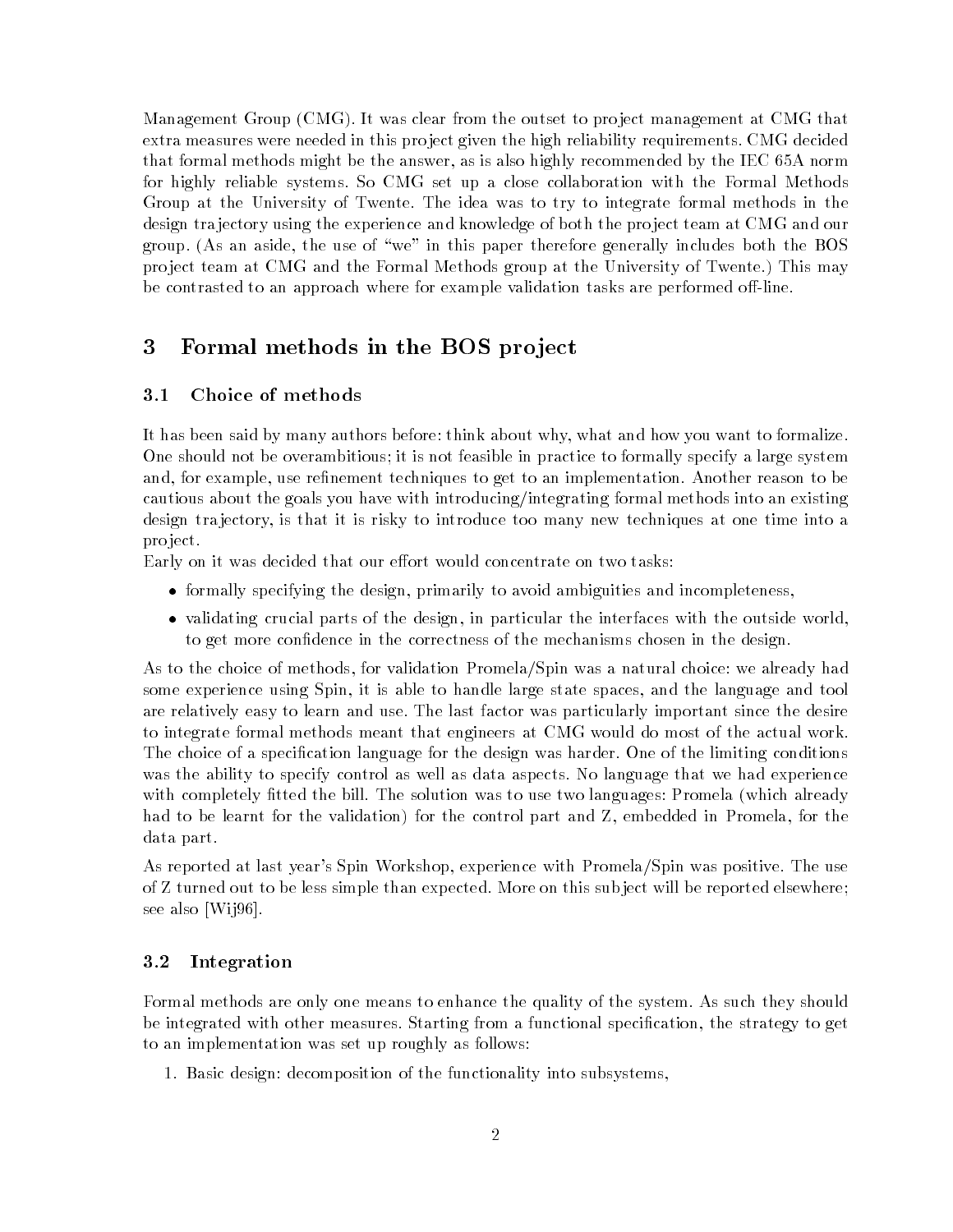- 2. Function Failure Analysis to determine critical functions,
- 3. Detailed design per subsystem:
	- s specification in 2 and 1 cities.
	- validation of critical parts with Spin
	- selective prototyping
	- review of the design of the design of the design of the design of the design of the design of the design of the
- 4. Implementation in C++ and extensive testing by separate teams.

At the moment, the design is almost finished and implementation is under way. The detailed design is described in a set of documents, one per subsystem, containing

- Dutch text for descriptions and explanations,
- Promela for specifying I/O and control (cf. CSpec) structure,
- Z for specifying data (DD) and operations on data (cf. PSpec),
- Data Flow Diagrams for documenting the overall structure.

A case tool (SDW) is used to link the elements in order to maintain consistency and the relation to the Functional Specification.

### 4 Recent experience

#### 4.1BBI, the BOS-BESW interface

Our latest endeavour was the validation of one of the most crucial interfaces: the interface between BOS, the system that takes the decision to move the barrier, and BESW, the system that performs this task. BESW is an acronym for "BEsturingsSysteem Waterweg" (Control System Waterweg). It consists of a separate network of controllers (PLCs) that control the actual movements of all parts of the barrier.

The interface between BOS and BESW is called BBI. Originally this interface was designed as a simple Question-Answer service built on top of a reliable, duplicated data link service, the details of which were left to be filled in later. BOS, acting as the master, sends a command to BESW and BESW answers with an acknowledgement, or BOS sends a status request and BESW answers with the requested status. Apart from reliably transmitting commands, status requests and replies, the interface also provides a "heartbeat" mechanism such that failure of the BOS system or both links to it can be detected by BESW. If such an unlikely event occurs, BESW switches to manual operation. When the time came to fill in the details a setup was chosen in which BOS remotely accesses registers within BESW: bits in these registers are set to signal events.

#### 4.2Validation of the BBI

We will not go into much technical detail of the interface and the model, but concentrate on observations of the validation process.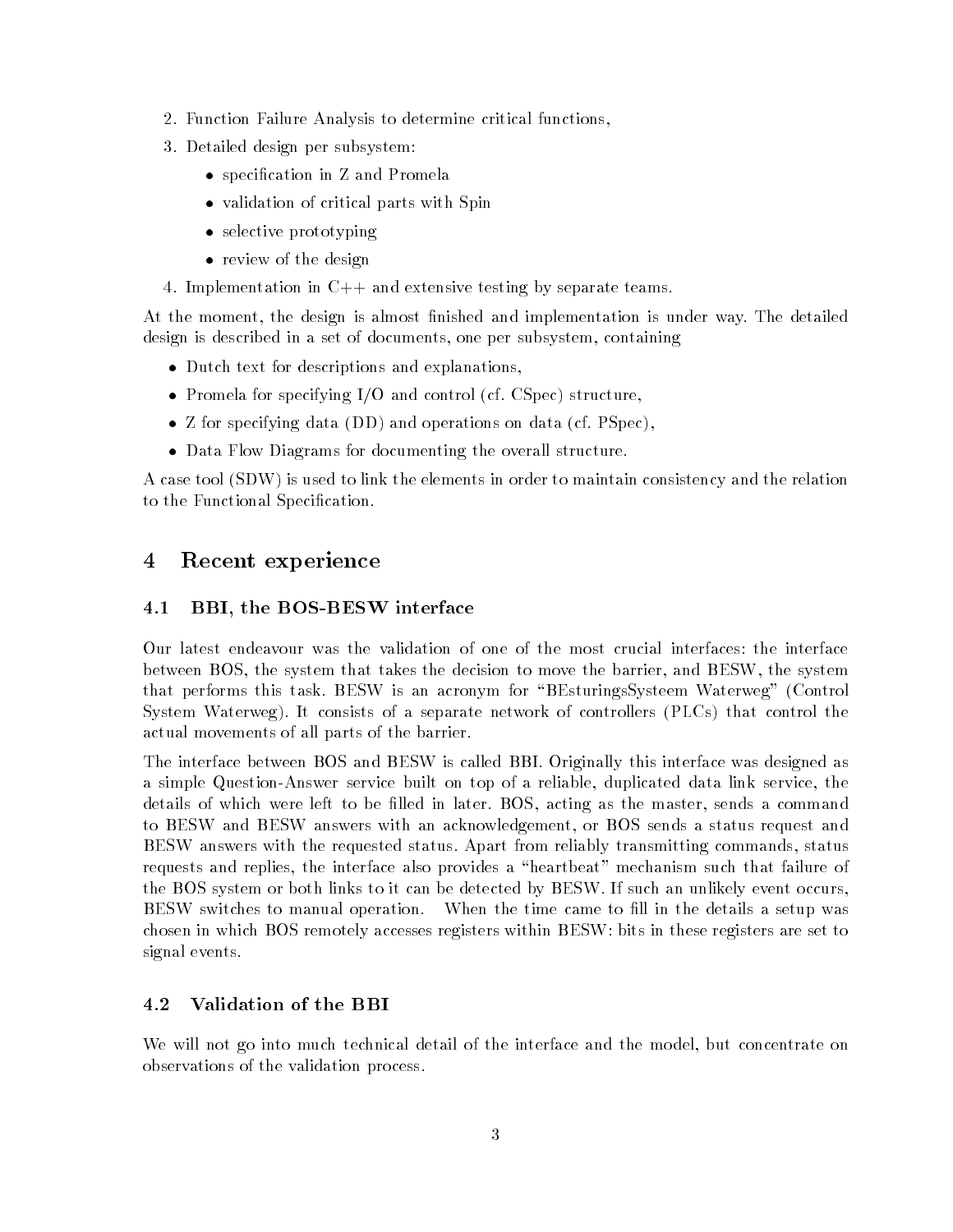It was clear from the start that the interface would not be free of errors. In fact, some recent changes in the requirements had made the design incomplete at some points. So our task was not to try to show that it was correct, but rather to find enough severe errors to invalidate the design.

To be able to model the system for validation, specications of both sides of the interface were needed. The BOS side of the interface was well-documented in a mixture of Promela and Z augmented with informal explanations. The parts relevant to the validation could be translated into Promela with rather small effort. The documentation of the BESW side of the interface was harder to interpret; some but not all of the scenarios were explained by a kind of timing diagrams. Analysis of the BESW side uncovered several unspecified situations, mostly to do with combinations of events, that had to be resolved. Subsequent discussions with the company building BESW showed that indeed these situations would lead to unwanted behaviour including deadlocks! Also enough details of BESW's behaviour became known to finish the model and start simulation and validation. It is interesting to note that most errors were found at the analysis stage prior to validation. Some errors were found by simulation and only a few errors during validation. At this point however our task was already successful in the sense that sufficient errors were found to try to convince management that the interface should be redesigned. Moreover, validation became more and more unmanageable as the model had to be changed each time to x or mask errors that had been detected.

#### 4.3Some modelling issues in the BBI model

The processes relevant to the BBI were straightforwardly modelled as proctypes connected through asynchronous channels. The processes typically operate in cycles where each cycle consists of a choice between atomic steps. The BOS side was kept as close to the specification as possible to minimize translation errors. However some "expensive" mechanisms were simplified. For instance, the BOS process directly connected to the BOS side of BBI uses polling requests to wait for completion of an issued command. In the model this was replaced by waiting for a variable to reach a certain value.

Since Promela has no direct support for modelling time (apart from explicitly modelling clocks) the BBI model was made asynchronous. An advantage of this approach is that the model is less sensitive to deviations in timing. A ma jor drawback however is that the model allows behaviour that \in reality" cannot occur. So each time an error is reported, one has to go back to the original design and check whether the error is really an error in the design or merely a consequence of abstracting from time. Many of the errors reported turned out to belong to the second category, especially when simulation was used. Several solutions can be envisaged to this problem:

- use a time a time and promote a time and promote  $\mathcal{L}$
- constrain the behaviour by introducing extra synchronizations between processes, e.g. by handing out tokens to regulate the relative speed of processes, using provided clauses to proctypes or using timeout to implement clock cycles,
- constrain the behaviour in the never claim (only applies to validation, not to simulation).

In the BBI model we needed to model a register with several bits, say 8 of them. A simple way to express this in Promela is to use an array of bits: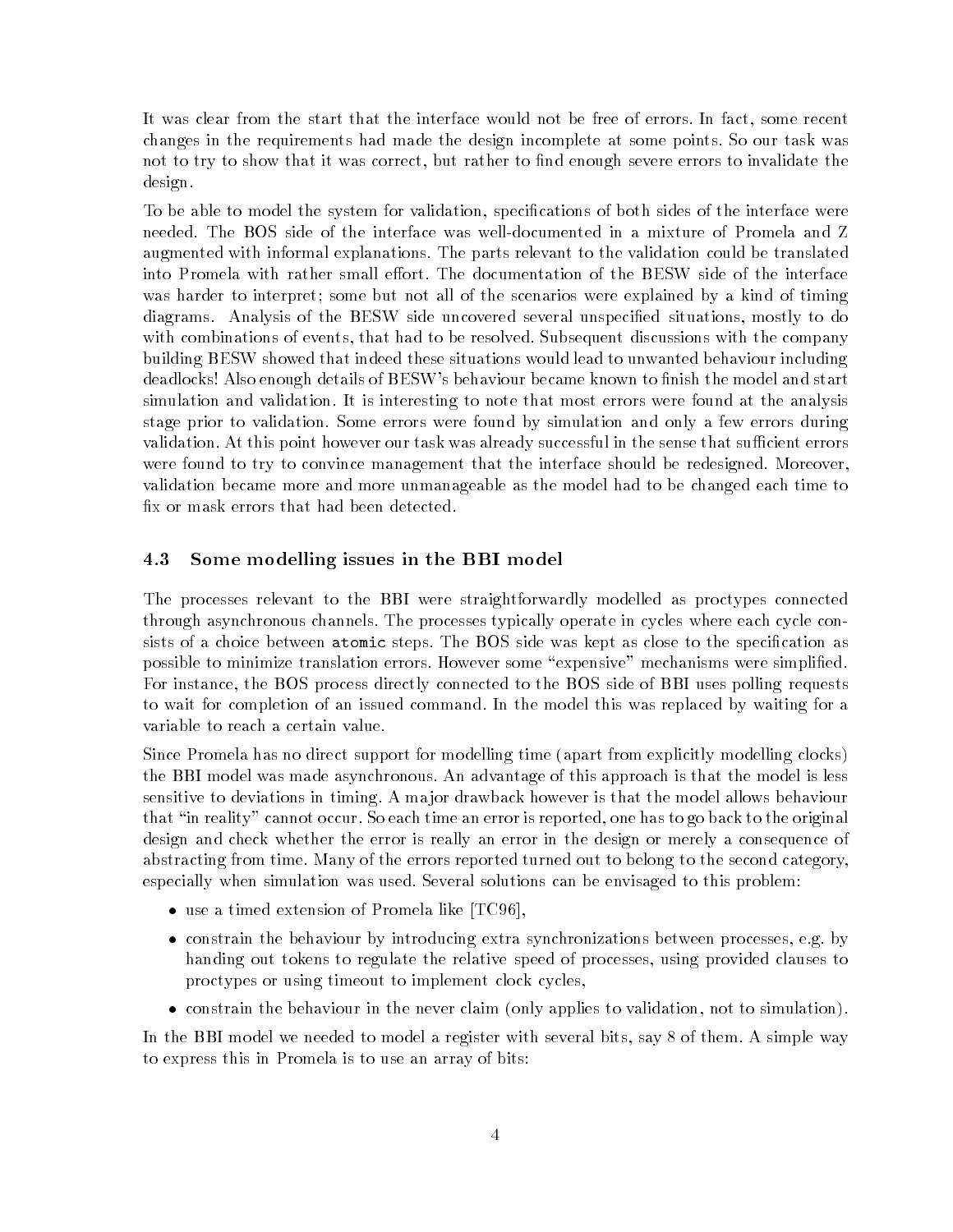bit command\_reg[8] ; $command_reg[5] = 1$ 

However, a more compact representation is obtained using plain bytes to model registers and bit-operations on bytes:

byte command\_reg ; $command_reg = command_reg$  =  $command_reg$  | (1 << 5)

Experiments showed that the second representation not only uses less memory, it also runs faster. The choice of representation may of course be hidden by macros (#defines and #ifdefs).

In many cases looping through the bits of a register was best considered as a new primitive action modelled as a d\_step. Unfortunately this was not always possible since Spin currently does not allow a d\_step within an atomic sequence.

### 5 Reflections on Spin pragmatics and methodology

Some case studies give the impression that validation is just a matter of translating a system into a model and push a button. If the result is OK then go ahead and implement the system, otherwise fix the design error and reiterate. An underlying assumption seems to be that it is clear what the system and validation criteria are; that they are given and fixed once and for all. Obviously this is something to strive for, but it is our experience that in reality things are not as simple as that. Gerard Holzmann [Hol91] gives some advice on how to model for Spin validation. We would like to add some comments based on our experience, and outline some of the problems a validator faces when using Promela/Spin (or probably any validation system for that matter).

#### 5.1The validation process

In order to validate a design, be it in Promela/Spin or another tool, several steps must be taken:

- 1. formalize the design, i.e. translate it into the modelling language,
- 2. verify the formalization with respect to your intention,
- 3. formalize the validation criteria, i.e. translate them into the validation language (Promela never claims, LTL formulae),
- 4. validate the design against the criteria.

It is often assumed that step 2 is best done by simulation and the last by validation. However, there are cases where the two cannot really be separated. In fact, each time a validation run reports an error, the cause may either be in the model (modelling error) or in the original design. Just as the software development process is better described by the spiral model than the waterfall model, here also the steps are not to be considered as discrete steps followed sequentially, but more as a cyclic activity.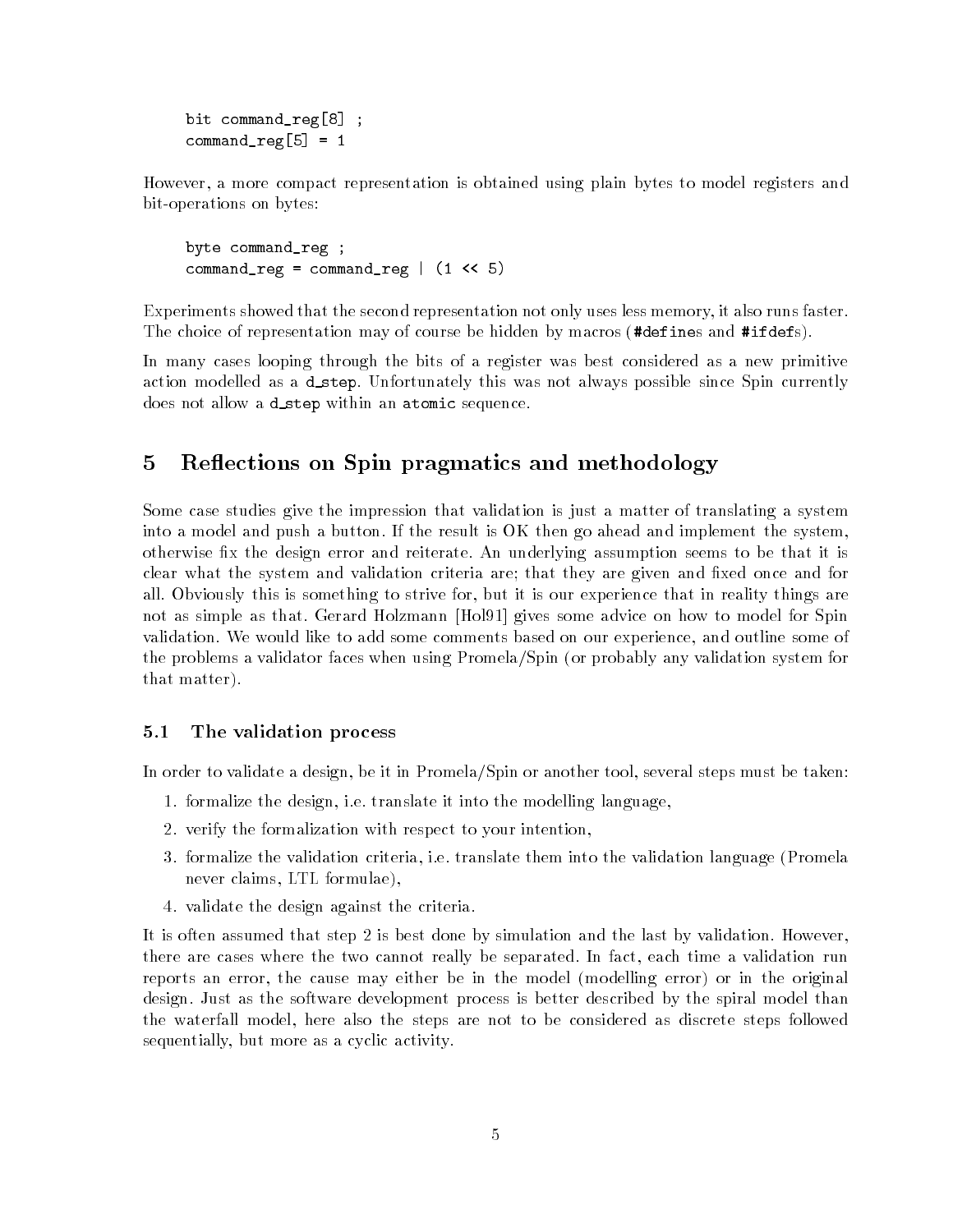### 5.2Formalization of the design

It may be useful to first indicate the kind of systems we have experience with. The systems we have been validating are mostly interfaces of the BOS system with the outside world. Typically three (or more) entities can be discerned:

- the subsystem being modelled,
- the environment (part of the outside world, i.e. outside of the BOS system), and
- the inner environment: the rest of the BOS system as far as relevant for the validation.

These entities can usually be faithfully modelled as processes communicating asynchronously. The subsystem being modelled is already formally specied in Promela and Z and ideally the model is kept close to this specification. The environment has to be formalized based on documents provided by the supplier. The inner environment has to be abstracted from the relevant specifications. Of these three, the subsystem is really the model in a strict sense. The other two entities are only there to "drive" the model of the subsystem; it is often useful to combine them into a common "driver" process to guide and check end-to-end behaviour, cf. the notion of an upper tester.

There are several circumstances that complicate the formalization such as

- the environment may have seen the second failure modes,
- the behaviour of the environment may not be fully specied, requiring further analysis to complete its specication, and
- the inner environment may be scenario-based.

### Modelling issues: structure and use of language elements

Usually there is more than one way to express something in a language, be it a specification language or a system implementation language, and Promela is no exception to this rule. (If some aspects of the system cannot be represented in the modelling language, an abstraction has to be made rightaway.) As an example see the discussion on modelling registers in section 4.3. As in system implementation languages, issues here seem to be clarity and flexibility versus compactness of code and speed of execution.

Some simple practical advices can be given. It is a good idea to start thinking about how to include the failure modes in the beginning. This means that the model should be structured in such a way that changes in the failure behaviour are easily made. E.g. by macros (#defines) with different bodies depending on a global failure-level also indicated by a #define.

Also, it is important that the model is structured in suchaway that events important to the validation are readily observable. For example these could be read or write events in channels, the change of a global variable (should be global, otherwise it is not observable to a never claim) or reaching a certain state label. These events and their representation should be decided upon early on, because the expression of validation criteria depends on them.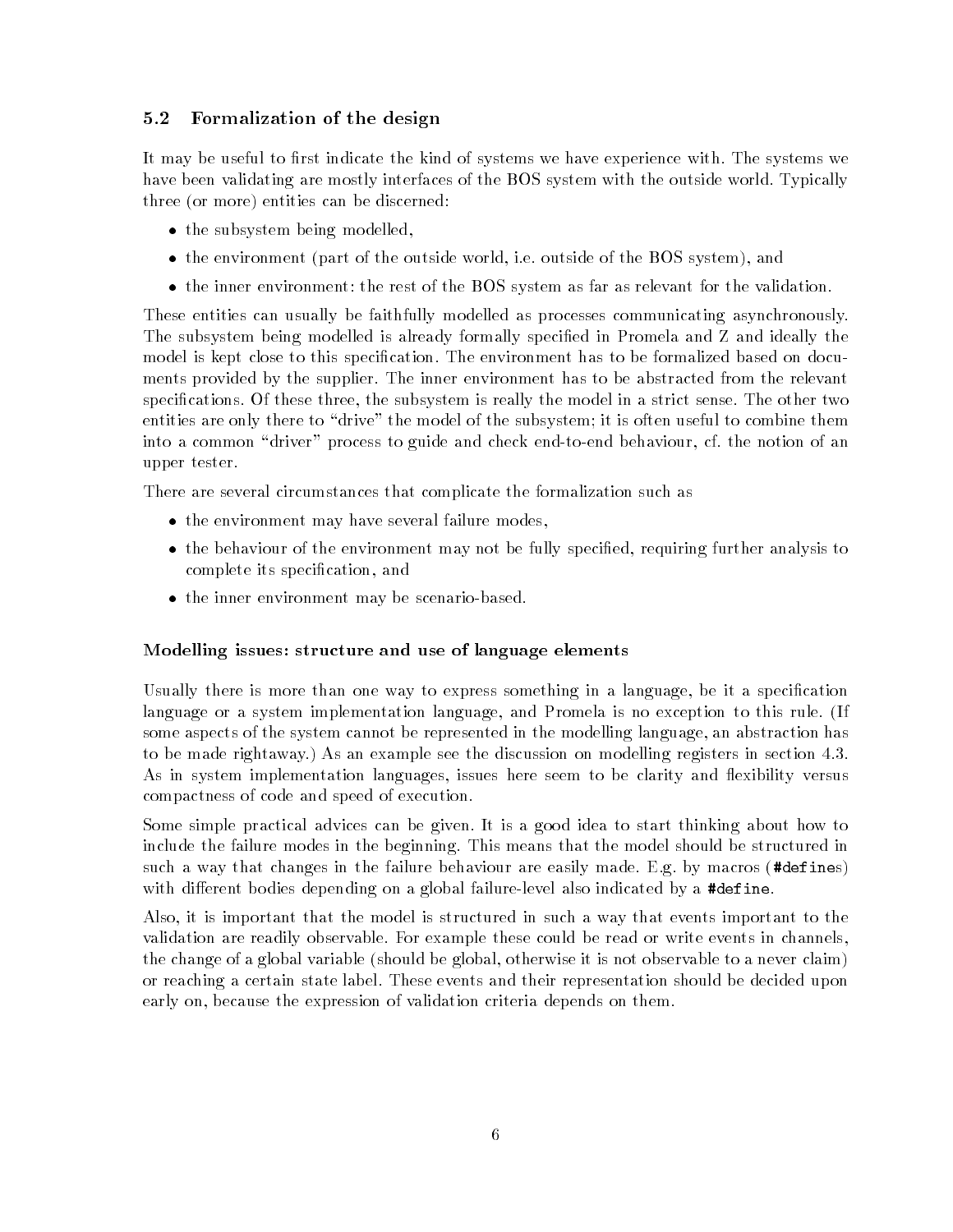### Level of abstraction

Preferably, the model is kept as close to the original system specification as possible to minimize translation errors. As is well known, however, a complex system may be expensive to validate. Therefore a key issue in modelling a system for validation is to reduce the complexity by abstracting away from irrelevant details (see e.g. [Hol91, section 11.8]). But what are irrelevant details? This depends on the part of the system one is interested in and the (kind of) errors one is looking for. By the way, any validation effort in the Spin (and others) fashion could be said to only be able to reveal expected errors, or at least of an expected kind.

Also the link with the original system needs to be maintained. At one extreme, abstracting away too much detail may result in a model with no errors and hardly any relationship with the original system to be validated. More remarks on this issue follow below.

Summarizing, we have the following constraints on the model

- 1. should have a close, known relation to the intended system; preferably this relation should also be explicit, well-documented,
- 2. should be concrete enough to model all system peculiarities,
- 3. should be small enough to validate in an exceptable time.

### Traceability

A serious problem is how to maintain the link between the (possibly informal) system you wanted to validate and the model that is eventually validated. When errors are found in the model, the original design may be adapted, or the model is adapted to accomodate to the whims of the modelling language, etc. A first observation is that the development of a model may thus be compared to the development of code. In a serious software development project, where the traceability of developments and decisions is of utmost importance, it should therefore be put under version control.

Secondly, this seems to demand an approach where the system is specified in a rather concrete fashion, and next this concrete specifictaion is used both for validation and implementation:

- reduce/pro ject the specication for validation,
- re the special special control in the presentation for  $\mathbf{r}$

A reduction strategy, which in our experience can be useful, is to project on  $(i.e. "hide")$  syntactical entities like variables, processes, mtypes and channels. A simple strategy could just replace these entities by "don't care" entities; a more refined one would have to use some kind of abstract interpretation, an area of much current research. Tool support for these kind of reductions under user guidance would be most welcome. This as an alternative to manual reduction and prove that the result is equivalent to the original, for example using a tool like spine [Erd95]. Or to reduction strategies implemented inside the tool such as partial-order reduction as already implemented in Spin (based on the class of properties expressible in nexttime-free linear temporal logic) or dedicated reduction strategies based on the specific property that is being checked.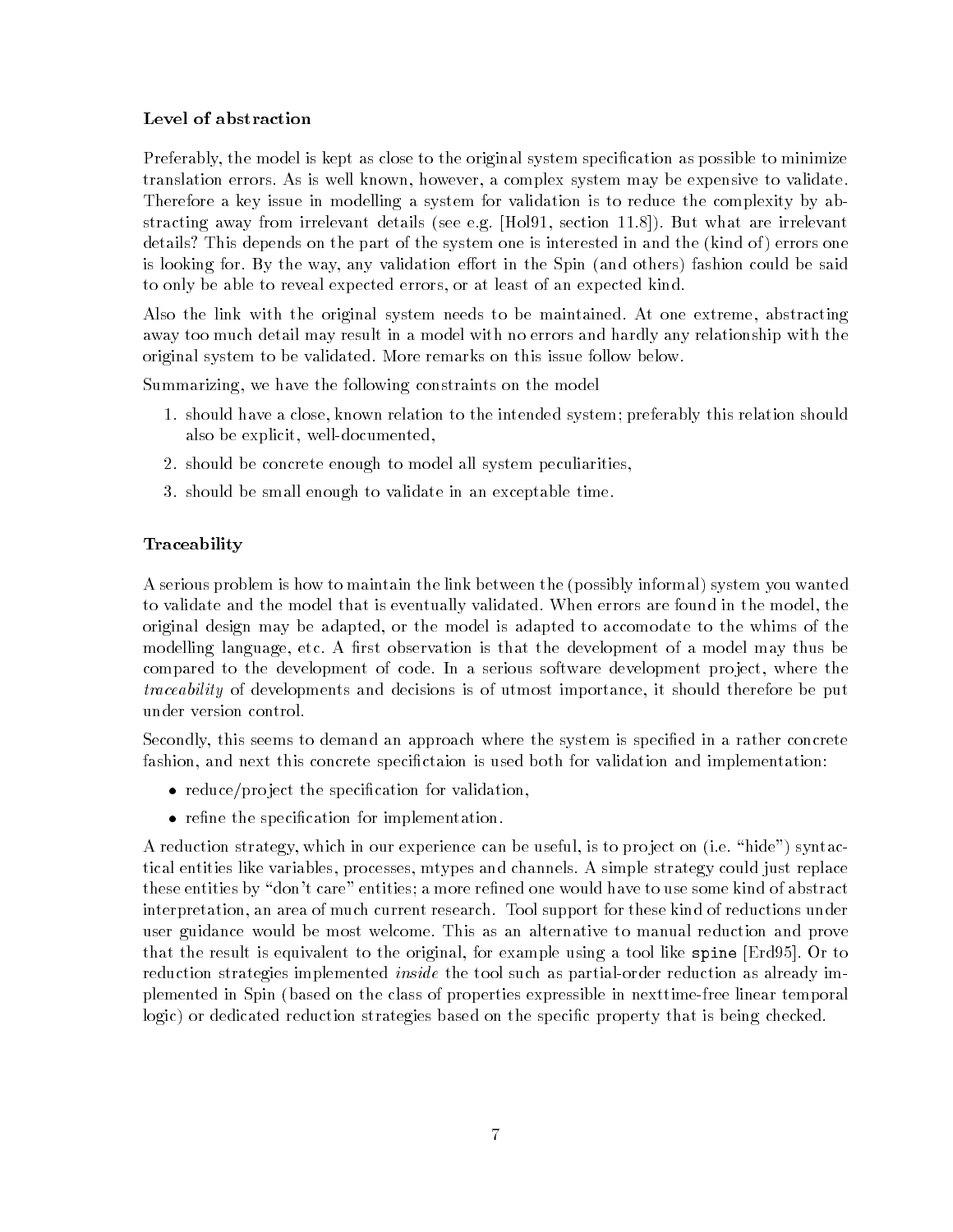#### 5.3Validation criteria

Sometimes the impression is given that the criteria are completely known and fixed. This is the case for example if a protocol is modelled for which the intended service is clear. If this service can be faithfully translated into the validation language all is simple and well. More often than not the criteria are made up during validation, can not be fully expressed in the validation language, or the validation language is too abstract, too remote from the validator's frame of mind, that errors are made during the translation of the informal requirements. Regarding this last issue, a simple extension of the LTL interface of Xspin, allowing the expression of combinations of temporal operators such as precedes, would be welcome.

Note that Promela/Spin does not clearly distinguish between the model and the validation criteria. For example, asserts, monitor processes and various labels are added to the model instead of being held separate.

#### 5.4Validation

A validator using (X)Spin is confronted with many choices. First of all, there are the Spin system parameters such as the maximum memory size, the estimated state space size, the maximum search depth, whether partial-order reduction is used or not, and whether exhaustive or supertrace search mode is used. These parameters mainly determine the performance/coverage of the system. Guidance on how to choose them is provided on one of the help screens of Xspin. Next, there are Spin parameters that determine how many errors are reported and the kind of property checked: safety properties, non-progress cycles, acceptance cycles, or a property expressed as a never claim. These, together with the validator's choices of

- 1. channel sizes and other constants,
- 2. which failure mode of the environment is included (semantics of timeout, message loss, node failure, etc.),
- 3. which specic property or combination of properties is put into the never claim,
- 4. which scenario or scenarios is exercised, and
- 5. when the system has multiple layers: the order in which the layers are traversed,

determine a many-dimensional landscape. The validator's itinerary through this landscape has to be chosen judiciously in order to get the most out of validation in the shortest time.

Regarding failure modes, it seems wise to start with a nice environment and add failures gradually. If the design has to be changed, one may have to check again, to be sure that it also works correctly without the added failure behaviour. Theoretically it is possible that for example progress is only assured thanks to this failure behaviour.

Regarding multiple layers, reduction techniques "outside" the tool (see section 5.2) may be useful when a layered system is validated. One can work from the bottom up. After validating a layer, it may be reduced to a simpler model, cf. the pftp example in [Hol91]. An alternative is to replace the lower layer by its most general behaviour and put the validated properties as assumptions into the never claim.